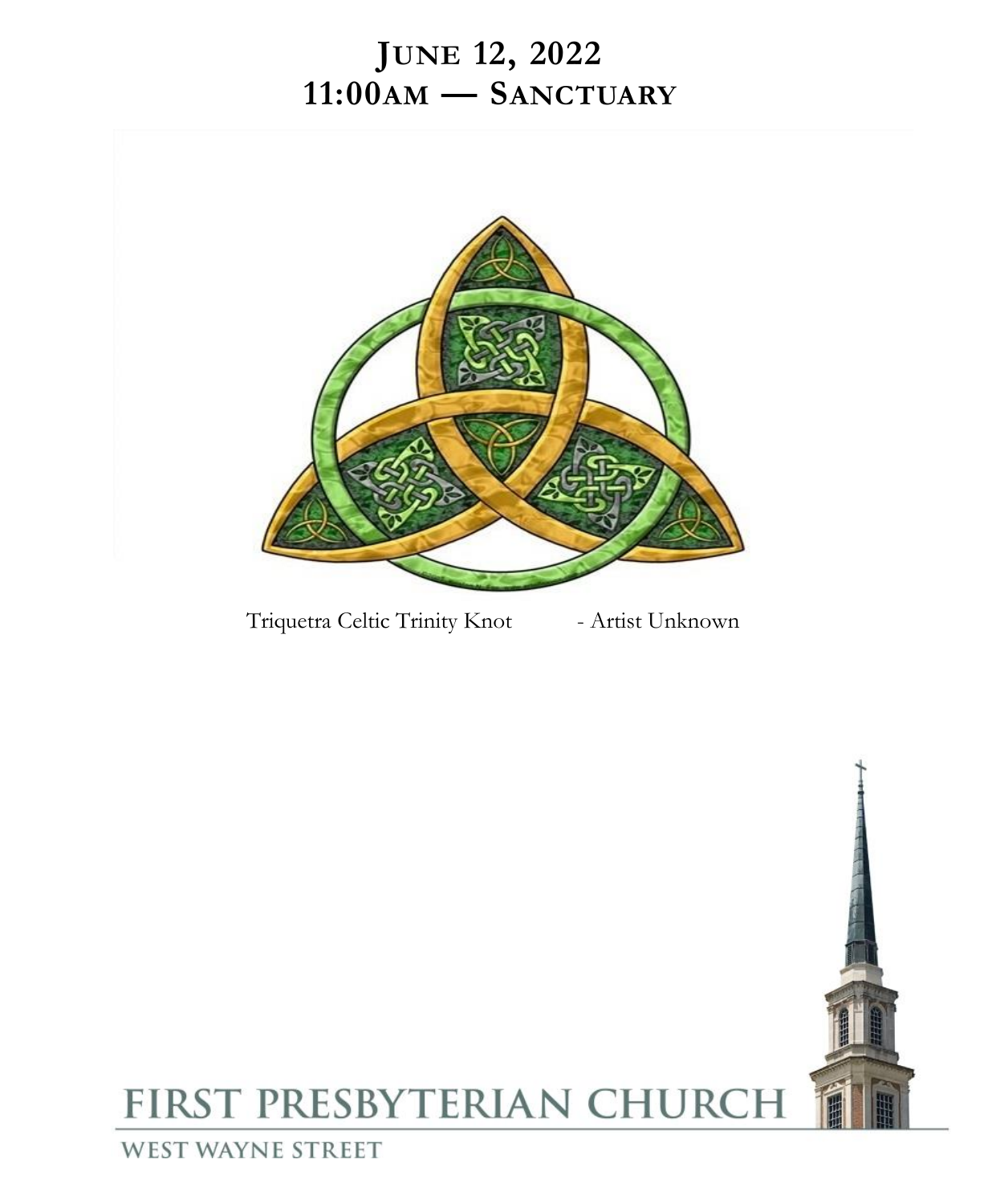# **WELCOME TO FIRST PRESBYTERIAN CHURCH!**

We're so glad that you are here! If you would like to learn more about us, please fill out the information on the Get Connected card in the pew rack and place it in the offering plate. You are also more than welcome to contact any of our pastors over the phone or by email. God's peace to you today. — Rev. Dr. Anne Epling, Rev. Dr. Youngsoo An, Rev. Ann Pitman and Rev. Carrie Winebrenner

**†***Those who are able, please stand Congregation responds in bold* 

# **GATHERING**

**PRELUDE** Prelude on Rhosymedre (or "Lovely") Ralph Vaughan Williams

**TOLLING OF THE HOUR**

**WELCOME**

## **CALL TO WORSHIP**

God calls us to love our neighbor as ourselves; **the one who is weak and the one who is strong,** the one who is happy and the one who is sad, **the one who is enjoying mental wellness today** and the one who is struggling with mental illness today, **the one whom we understand and the one we don't,** the one who is embraced and the one who is shunned, **the one who is like us and the one who is different.** Come, let us worship together! **We come, trusting God's abundant love!** 

**†HYMN NO.** 1 Holy, Holy, Holy NICAEA

## **†CALL TO CONFESSION**

Within most of us there is a mourning, an empty space which was once filled or which we expected to fill, a sense of ourselves which is no longer there, a way of being and living which has gone. Within us there is a loss, a grieving for something held precious. In this moment we claim the dignity of our human journey, our travelling with a grief. In self-respect we claim it for ourselves and in compassion, we honor it in others. In faith, we lay it before a loving God. It is like a white light which burns within us in the dignity of our living. Trusting in God's grace, let us confess our sin.

## **†PRAYER OF CONFESSION**

**Loving God, as children many of us were taught that there were just some "things" a person doesn't talk about. Among that list was mental illness. We used all kinds of euphemisms to refer to people who were mentally ill and needed healing, but we did not equate an illness in the brain in the same way we spoke of a physical illness. We heard people speak in hushed tones or behind closed doors and we did not understand but we**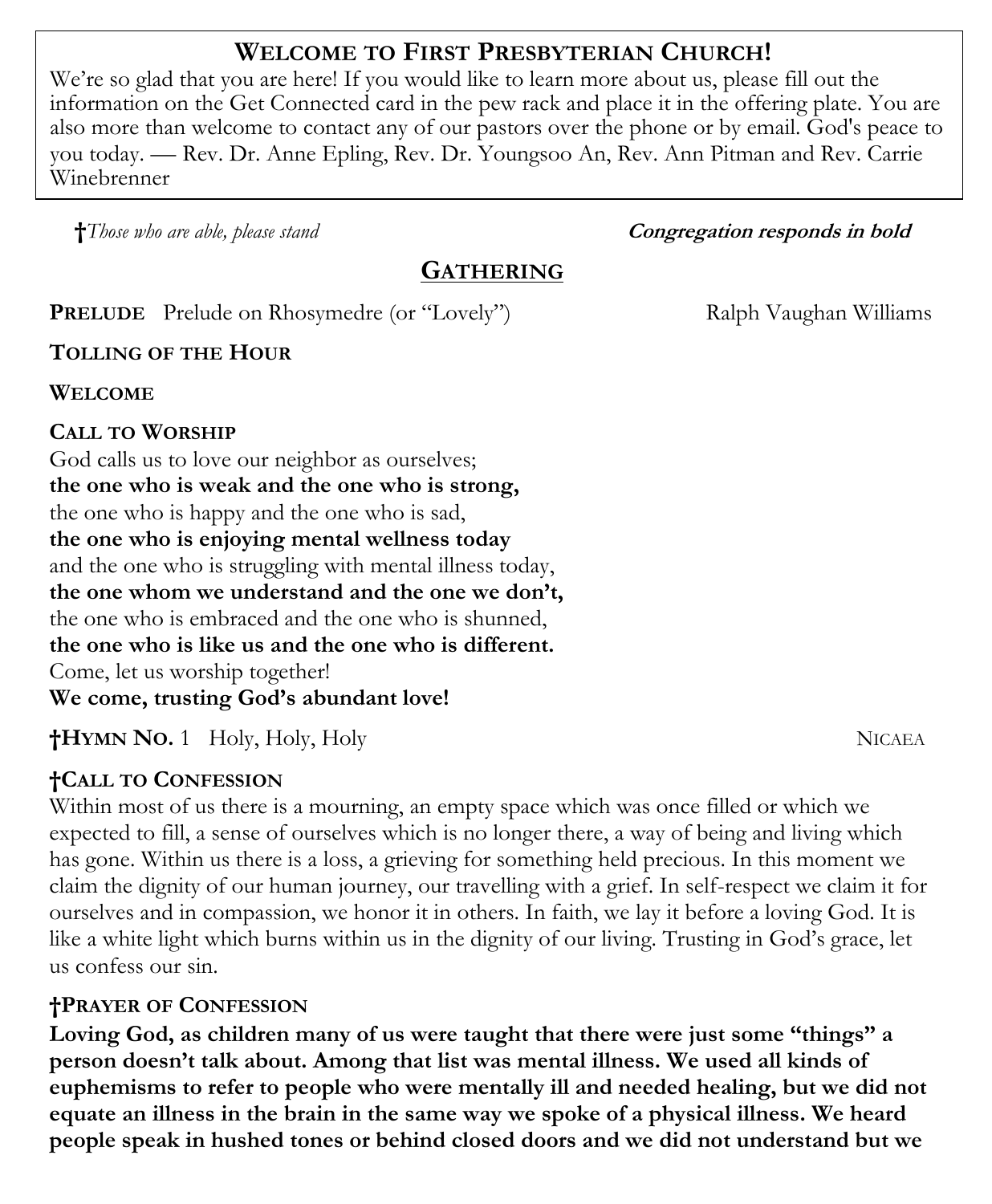**could sense that what they were talking about was bad. We don't blame people when they get a cold, or get cancer. Why do we blame them for a mental illness they have little control over? Help us to become informed people. Help us to get rid of the stigma that has surrounded mental illness for so long by learning more about it and speaking up to assist and protect those who are living with mental illness so that their lives can be better. So that those who need help, will seek it out the help they need and so that insurance will cover the expense of getting that help.** 

#### **WORDS OF ASSURANCE**

Jesus said: Blessed are the merciful, for they will receive mercy. In the name of Jesus Christ, we are forgiven! **Thanks be to God!**

### **†SHARING THE PEACE OF CHRIST**

The peace of Christ be with you. **And also with you.**

#### **†RESPONSIVE HYMN** NO. 581 Glory Be to the Father GLORIA PATRI

*(Children are welcome to come forward for the "Time with Children" as we sing the responsive hymn.)*

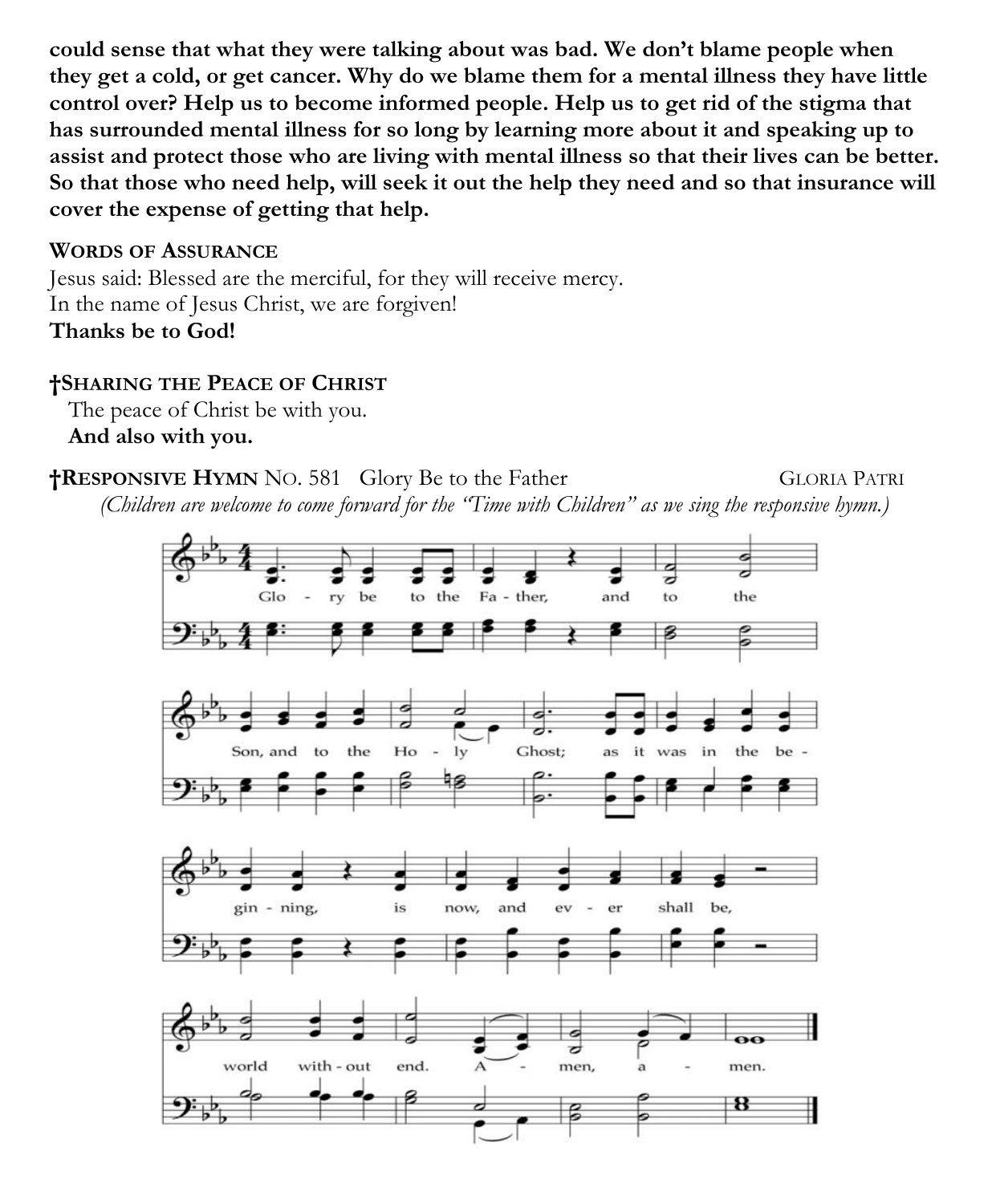## **HEARING THE WORD**

#### **TIME WITH CHILDREN**

#### **PRAYER FOR ILLUMINATION**

**OLD TESTAMENT READING** Psalm 8

**NEW TESTAMENT READING** Romans 5:1-5 This is the Word of the Lord.

**Thanks be to God!** 

**SOLO** Father of Body, Mind, and Spirit Wilfred Karsten/Matthew Machemer

#### Cassandra Petrie, Mezzo-Soprano

*Father of body, mind, and spirit when troubles thunder through my life, speak your clear word that I may hear it; muffle the din, destroy all strife. Make every anxious worry flee; bring now your promised peace to me.*

*Savior, my Shepherd, strong and caring nothing can pluck me from your hand. Spare me from hopelessly despairing; raise up my faith, help me to stand. Through your shed blood on Calvary bring now your promised peace to me.*

*Comforter Spirit, Intercessor praying for me with groaning sighs. Molding me as a bold confessor; holding the cross before my eyes. Calm my emotions, hear my plea: bring now your promised peace to me.*

*O Father, Son and Holy Spirit you hold my future days in view. By grace, through faith I will inherit perfect, untroubled life with you. Trusting in this blest certainty bring then your promised peace to me.*

**GOSPEL READING** Matthew 9:12-13 This is the Word of the Lord.  **Thanks be to God!** 

**SERMON** "The Milking Stool"Rev. Ann Pitman

### **RESPONDING TO THE WORD**

**†AFFIRMATION OF FAITH This is the Good News that we have received, in which we stand and by which we are saved if we hold it fast: that Christ died for our sins according to the scriptures, that he was buried,**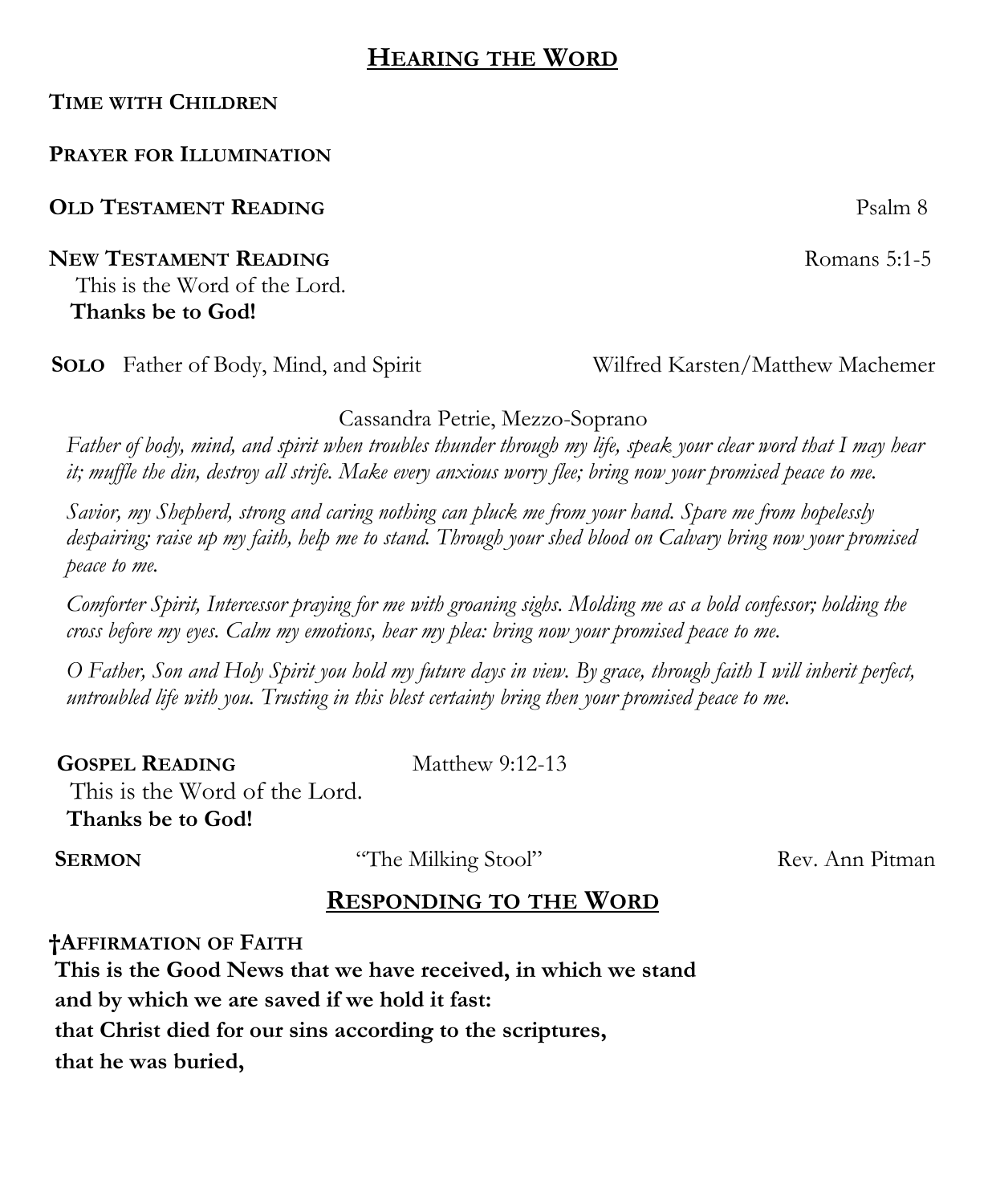**that he was raised on the third day, and that he appeared first to the women, then to Peter, and to the Twelve, and then to many faithful witnesses. We believe that Jesus is our Christ, the Son of the living God Jesus Christ is the first and the last, the beginning and the end; He is our Lord and our God.** 

**HYMN NO.** 796 We Come to You for Healing, Lord LAND OF REST

**ANNOUNCEMENTS**

#### **PASTORAL PRAYER AND THE LORD'S PRAYER**

**Our Father, who art in heaven, hallowed be thy name, thy kingdom come, thy will be done, on earth as it is in heaven. Give us this day our daily bread; and forgive us our debts, as we forgive our debtors; and lead us not into temptation, but deliver us from evil. For thine is the kingdom, and the power, and the glory, forever. Amen.**

#### **INVITATION TO THE OFFERING**

**OFFERTORY** We Pray Now to the Holy Spirit chorale prelude by Dietrich Buxtehude **†DOXOLOGY HYMN NO.** 606 Praise God from Whom All Blessings Flow OLD HUNDREDTH



#### **†PRAYER OF DEDICATION**

**Holy God, you have given us so much—**

**The beauty of the world, the care of family and friends, meaningful labor, and the gift of the church. We give you thanks for these and many other gifts. Most especially, we thank you for pouring your love into our hearts through the Holy Spirit. Through these offerings, may your love spill over in glad abundance that brings relief, renewal, and hope to those in need. In Christ's name we pray. Amen.**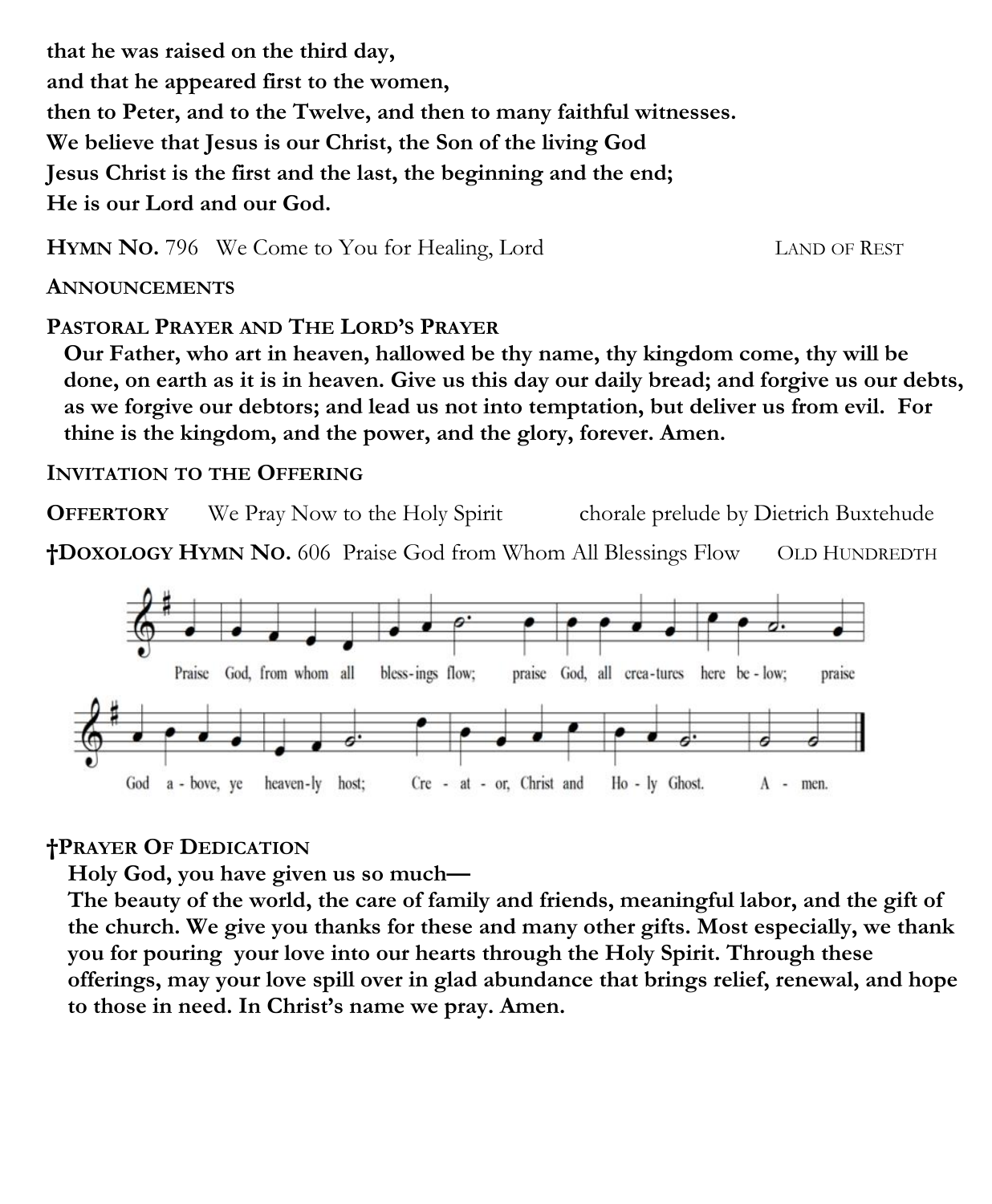## **SENDING**

**†HYMN NO**. 702 Christ Be Beside Me BUNESSAN

**†BENEDICTION** 

**†POSTLUDE** Prelude No. 1 in c minor Felix Mendelssohn

#### **SERVICE NOTES**

Hymn 1: Holy, Holy, Holy — Text: Reginald Heber, 1827, alt. Korean translation — *The Christian Literature Society of Korea*; Spanish translation — Juan B. Cabrera. Music: John Bacchus Dykes, 1861; desc. David McKinley Williams, 1948. Much of the imagery of this hymn comes from Revelation 4:2-11, which its author, an Anglican bishop, knew as a reading appointed for Trinity Sunday. The tune, written specifically for this text, reinforces the Trinitarian theme by strong dependence on the D-major triad.

The solo, *Father of Body, Mind and Spirit*, was commissioned in the Fall of 2021 by the Lutheran Foundation as an original hymn that would speak to mental health. Several hymn lyricists submitted texts, and a small committee reviewed the submissions and selected a hymn text written by Rev. Dr. Wilfred Karsten, Pastor of Holy Cross Lutheran Church, Moline IL. The title of the hymn he composed is *Father of Body, Mind and Spirit*. In the conversation we had with Rev. Karsten prior to him composing the text, we emphasized that, in the church, we comfortably talk about our spiritual health, and we are usually comfortable talking about and praying for our physical health. However, there is often stigma or silence in the church related to our mental health. Nevertheless, God has created us with spirit, body, and mind. Recognizing our mental and emotional senses, Rev. Karsten references in his hymn such words and phrases as, "make ev'ry anxious worry flee," "spare me from hopelessly despairing," and "calm my emotions, hear my plea." Additionally, an original tune was composed for this hymn by Matthew Machemer, Associate Kantor at Concordia Theological Seminary, Fort Wayne. Kantor Machemer's musical arrangement reflects a calming presence and bold confession of the words we sing. The last three measures add a strong exclamation point to the truth of God's promised peace that He provides to His people.

Hymn 796: We Come to You for Healing, Lord — Text: Herman G. Stuempfle, Jr., 2002. Music: American folk melody; arr. Annabel Morris Buchanan, 1938. Unlike many hymns on the theme of healing, this text appropriately includes the ministry of medical personnel as instruments of God's healing activity. It also acknowledges that illness is no limited to physical symptoms, but involves mental, emotional and spiritual dimensions.

Hymn 702: Christ Be Beside Me— Text: James Quinn, SJ, 1969. Music: Gaelic melody; arr. Dale Grotenhuis, 1985. This text adapts part of a traditional Irish prayer associate with St. Patrick. Such a prayer for protection is known as a *lorica*, from the Latin word for "breastplate" or "armor." It is set to a Gaelic melody that gained wide popularity in the 1970s.

Call to Worship: ~ The United Church of Christ Mental Health Network Call to Confession ~Dorothy McRae-McMahon Psalm 8 is the first Psalm of praise in the psalter and celebrates God as creator.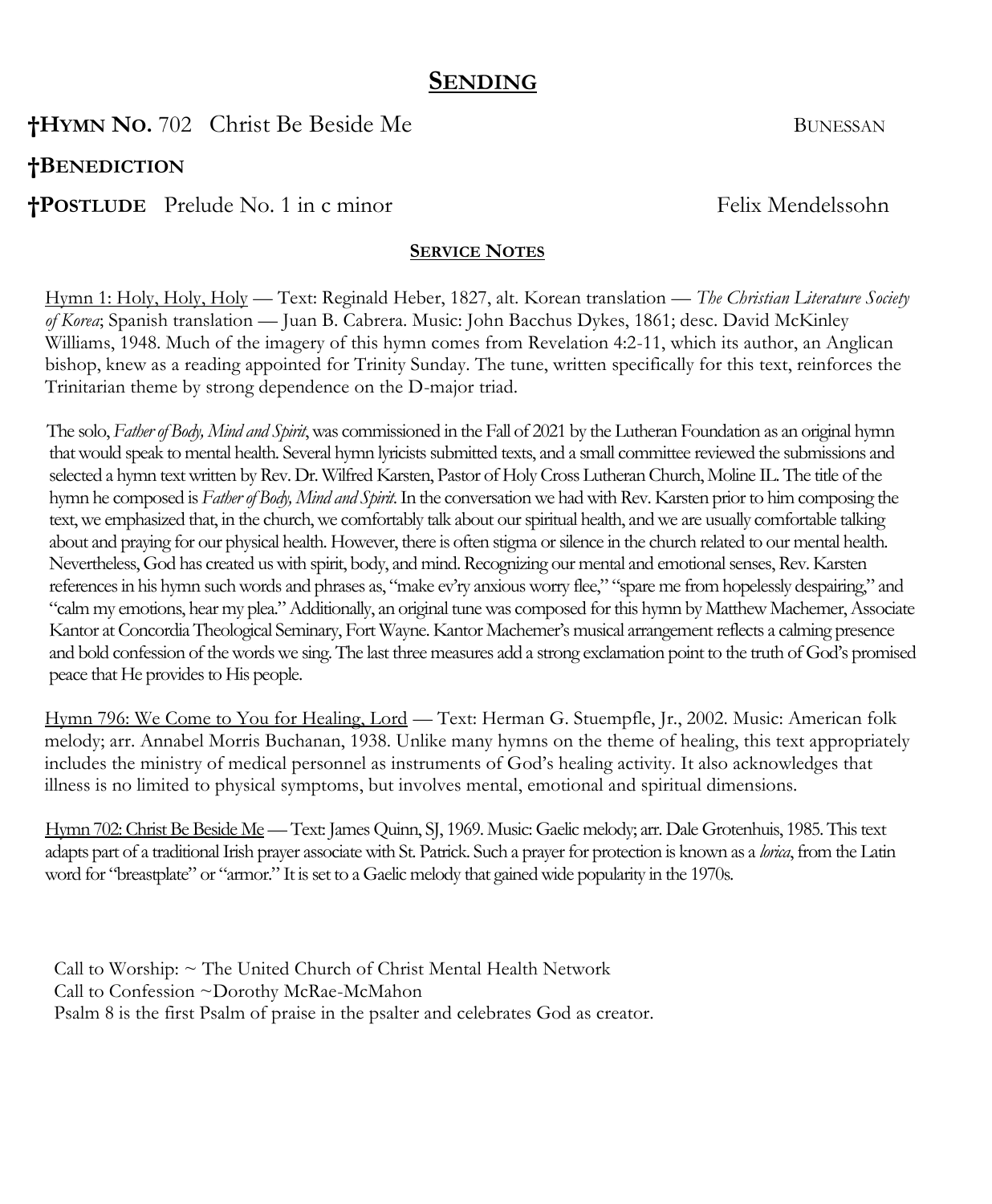## **ASSISTING WITH WORSHIP THIS MORNING**

**Greeters:** Judy Mettler and Steve Weissner

**Ushers:** Anne Barnett, Dave Beer, Charlotte Epling, Jack Patton, Dan Serban and Jerry Winters

**Assistant Organist:** Kathryn Miller

**Mezzo-Soprano:** Cassandra Petrie

**Tenor:** Quinton Davis

**Live Stream:** Dick Florea

**Sound:** Jeff Slater

## **PASTORS**

**Rev. Dr. Anne Bain Epling** (she/her) (ext. 107) **Rev. Dr. Youngsoo An** (he/him) (ext. 105) Pastor/Head of Staff Associate Pastor/Korean Language Ministry [aepling@firstpresfortwayne.org](mailto:aepling@firstpresfortwayne.org) ysan@firstpresfortwayne.org

**Rev. Ann Pitman** (she/her) (ext. 106) **Rev. Carrie Winebrenner** (she/her) (ext. 112) Parish Associate for Pastoral Care and Resident Pastor Interim Director of Smock Senior Ministries Ctr cwinebrenner@firstpresfortwayne.org apitman@firstpresfortwayne.org

**Prayer List or to Request Pastoral Care:** If you or a loved one is hospitalized and would like to be added to the prayer list or are seeking pastoral care, please contact the church at 260-426-7421 x106. Please let us know if you would like a visit.

#### **CHILDCARE**

Childcare is available in Room 101 for age 5 and under.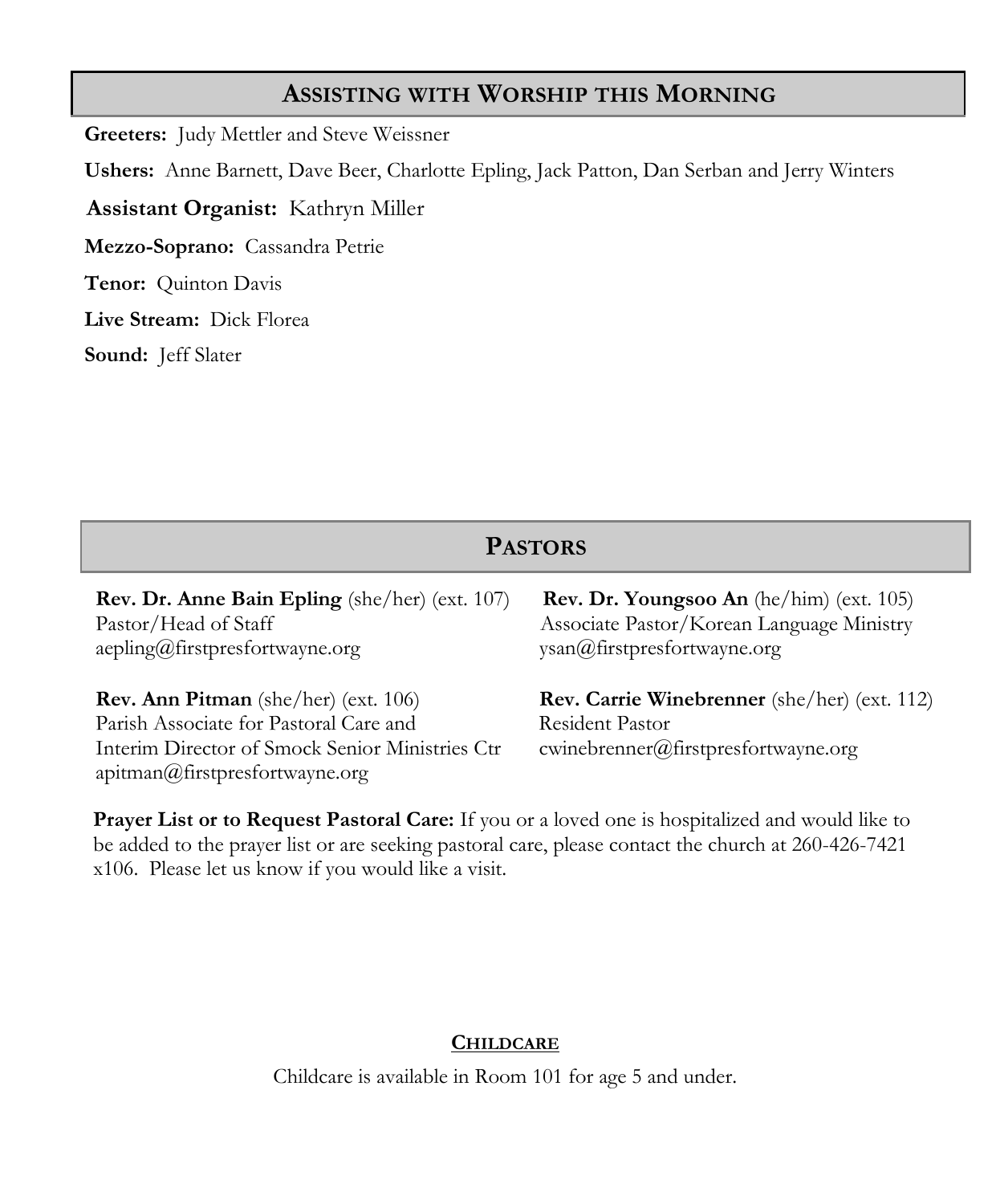# **ANNOUNCEMENTS FOR JUNE 12, 2022**

**Thank you for joining us today!** You are welcome to come for worship on Sunday, June 12, 2022, at the 11:00am English service in the Sanctuary (or via Live Stream, Facebook, Website or YouTube); or for the 11:00am Korean service in McMillen Chapel (or via website or YouTube).

**Call for Congregational Meeting — June 26, 2022 after 11:00am Service:** The congregation of First Presbyterian Church, Fort Wayne, Indiana will meet on Sunday, June 26, 2022, immediately following the 11:00am worship service. The congregation will meet for the purposes of hearing the report of the Associate Pastor Task Force, and act on its recommendation to call Rev. Carrie Winebrenner as Associate Pastor, and approve the Terms of Call recommended by the Session and the Personnel Committee for Staff and Ministers.

# **COMMITTEE**

**Men of the Church:** The Ambassadors Committee is looking forward to hosting a light breakfast for you from 8:00-9:00am on Tuesday, June 14, 2022.

If you've been active in the church for years, you've undoubtably noticed a lot of new faces over the past couple of years. If you are fairly new to the church, we realize you may not yet have found ways to engage with others. This is an opportunity to sit down with one another and become acquainted!

Since an RSVP would be helpful, please sign up at the office window or call the office at 260- 426-4721 or email Kathy Beatty ([kathybeatty3755@gmail.com\)](mailto:kathybeatty3755@gmail.com) with a quick note to say you'll join us. Meanwhile, please reach out and encourage your friends and new folks to come. See you soon!

# **COMMUNITY**

**Monthly Food Pantry Collection:** The Food Pantry relies on your donated food or money to support its program of feeding families caught in crisis situations. The June food needs are: Applesauce cups, Box or bagged dry cereal, Boxed or bagged mashed potato mix, canned Peaches or pears, Corned beef hash, Gravy mix packets, Peanut Butter, Spaghetti noodles, and Spaghetti sauce (cans).

All three agencies are requesting gently-used plastic grocery bags (no holes) which they use for distribution of the food items. We prayerfully hope that you will find it in your hearts to support these efforts.

 If you are worshipping remotely, you can send monetary donations to the church at: First Presbyterian Church, Attn: Financial Office—Hunger Relief for June, 300 W. Wayne St, Fort Wayne, IN 46802.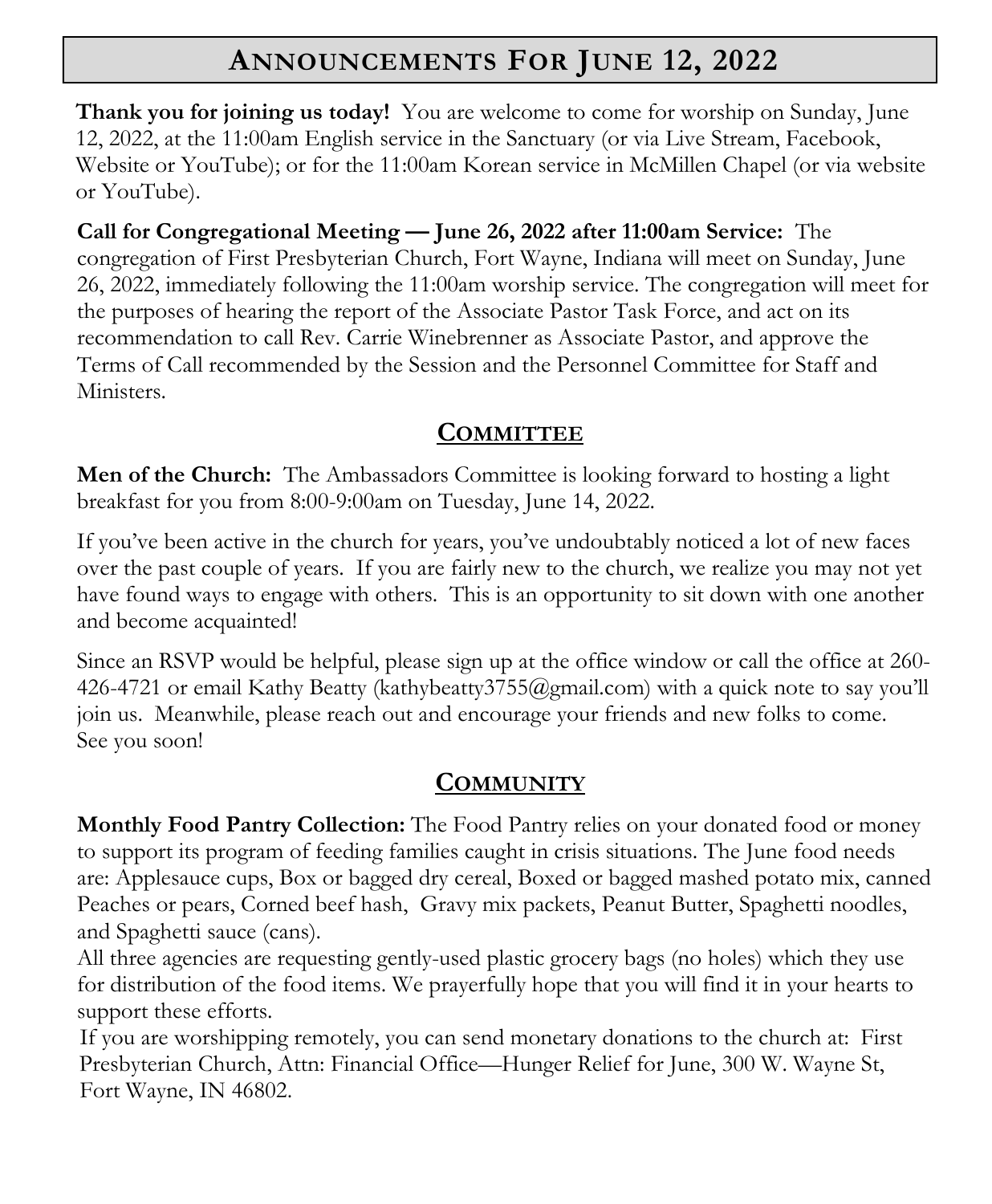# **DINNER GROUPS**

**Downtown Dinner Group**: The Downtown Dinner Group will meet tomorrow, Monday, June 13 at 5:30pm at Hall's Gas House (305 E Superior Street). Please RSVP to Joyce McGiffin at 260-409-2426 or by email at krinks52@hotmail.com. All are welcome!

**North Side Dinner Group:** Be sure to join the North Side Dinner Group tomorrow, Monday, June 13 at 5:30pm at The Factory Restaurant (5811 Coldwater Road). Please RSVP to Sondra Mergenthal at 260-437-9892 or by email at lisoninc@aol.com.

**South Side Dinner Group:** Please join us for the South Side Dinner Group at Hall's Tavern at Coventry (5745 Coventry Lane) tomorrow, Monday, June 13 at 5:30pm. Hope to see you there!

# **ARTS AT FIRST PRES**

**Revised Gallery Hours:** The following revised hours have been established for the Gallery — Tuesday-Thursday from 12:00pm-5:00pm with all other times by appointment only.

# **SENIOR MINISTRIES**

**Exercise -- 3B –** will continue throughout the summer on Mondays and Wednesdays. **Walkers** @ 1:00pm, on your own around the building – and --- **Exercise Class** @ 1:30pm in McKay Hall.

**Upcoming Plays** – We will leave First Presbyterian Church at 9:30am, lunch at the Boathouse at 11am and play at the Wagon Wheel at 2pm. Anticipated return 5:30 – 6 pm. The plays cost \$35. Everyone pays for their lunch on their own.

**June 23** — we will be going to see "Legally Blonde" (comedy) at the Wagon Wheel and will be on the same schedule as above. If you are interested in going, please let Ann know as soon as you can.

**July 7**—Brigadoon, a musical, by Lerner and Lowe

**Memoirs Class**—We will have a Memoirs Class for anyone interested in writing their Memoirs, stories about some of your life experiences. It will begin July 13, from 2:30—4pm.

There is still time and room to sign up for both the plays and the Memoirs class. Please contact Rev. Ann Pitman to make reservations. Email: apitman@firstpresfortwayne.org or call 260-426-7421, ext. 106.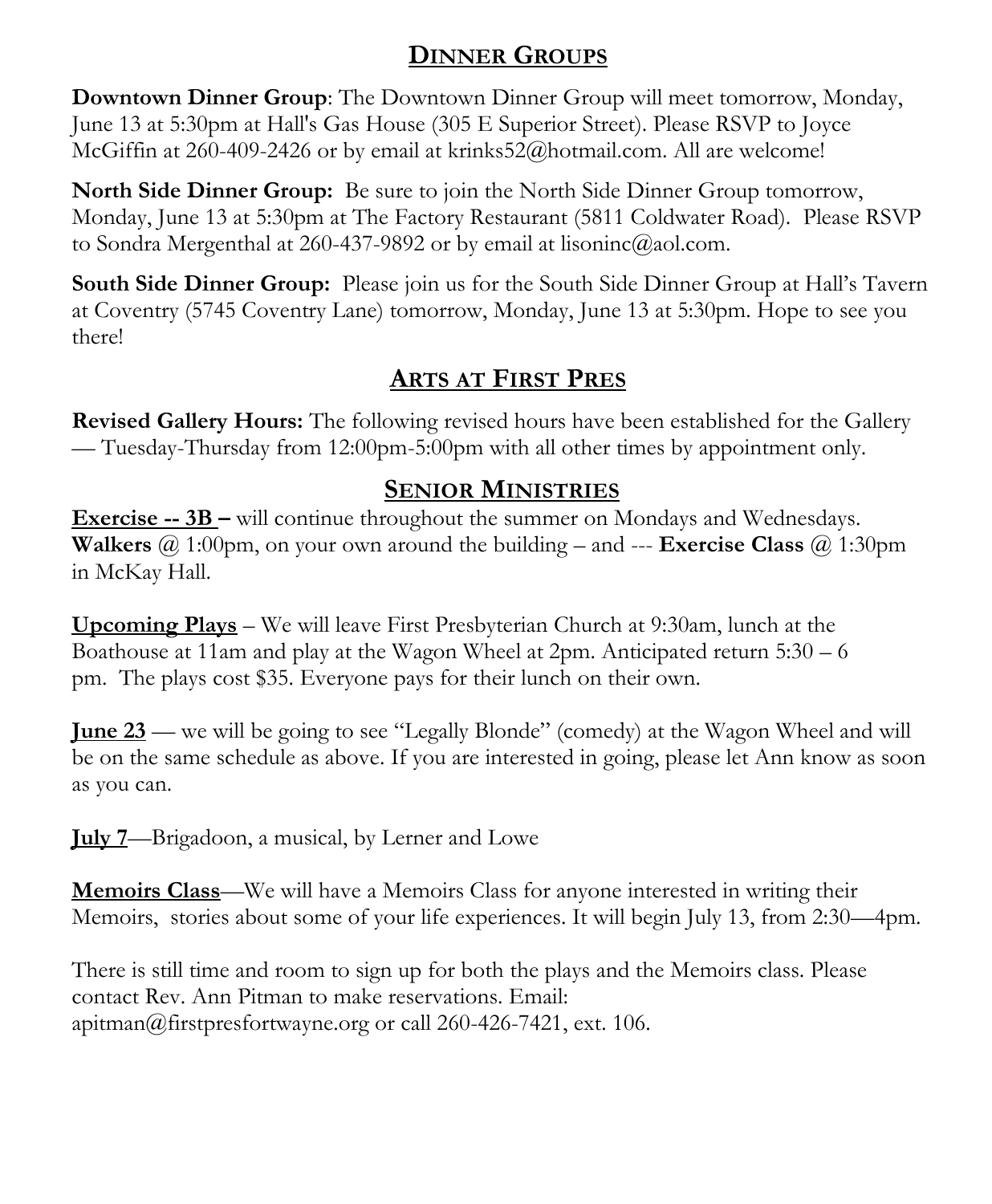# **ADDITIONAL NOTES**

**Hearing Loop:** To use the "Hearing Loop" during the service, please switch your hearing aid or cochlear device to the "T", T-Coil or telephone position. For questions, please call Bill Patterson at 260-609-9696.

**Faith, Fibers, and Fellowship**- Tote Bag Class :We're hosting a class to make a tote bag on Saturday, June 25, in McKay Hall. The class will be limited to 20 crafters. It will be taught by Susan Gibbs and Peg Reed (from Trinity Pres). Call, text, or email to register and if you have questions: Marj Sapp 413.2639 [marj.sapp@gmail.com](mailto:marj.sapp@gmail.com) or Marcie Weissner 312.5733 marcie5073@aol.com.

**Table Talk (Women's Book Study) — Wednesdays @ 10:00am via Zoom:** Meeting ID: 241 730 827. Passcode: 2604267421. We will begin a new book on Wednesday, July 6. We take turns "reading around the table", so no homework is assigned. We will be reading If God is Love, Don't Be a Jerk by John Pavlovitz (2021). You are welcome to check the public library or purchase the book on your own. If you would like to have us order a paperback copy for you, please contact Marcie Weissner (312.5733 or marcie5073@aol.com) by June 22. The cost will be about \$14.50 – we'll let you know for sure when the books arrive. If paying by check, please make it out to First Presbyterian Church and note "Table Talk 1 book" on the memo line.

**Men's Men's Bible Study:** Please note that the Men's Bible Study on Fridays will **not** meet during the summer. They will resume on Friday, September 9, 2022.

**Women's Bible Study — Fridays @ 1:00pm via Zoom:** Call-in Number: 312-626-6799. Meeting ID: 904 041 033. Passcode: 2604267421. Contact: Rev. Ann Pitman at [apitman@firstpresfortwayne.org.](mailto:apitman@firstpresfortwayne.org)

**Hospital Stays:** With the increased concerns over patient's privacy, hospitals are very limited in what information they can release to churches. When you are admitted to the hospital, please ask someone to notify the church office so that our pastors can provide appropriate care.

**Pledges and Offerings:** We invite you to mail in pledges and offerings to First Presbyterian Church, 300 West Wayne Street, Fort Wayne, IN 46802 or go online and give at www.firstpresfortwayne.org, where you can also find updated information on our events. Thank you for your gifts!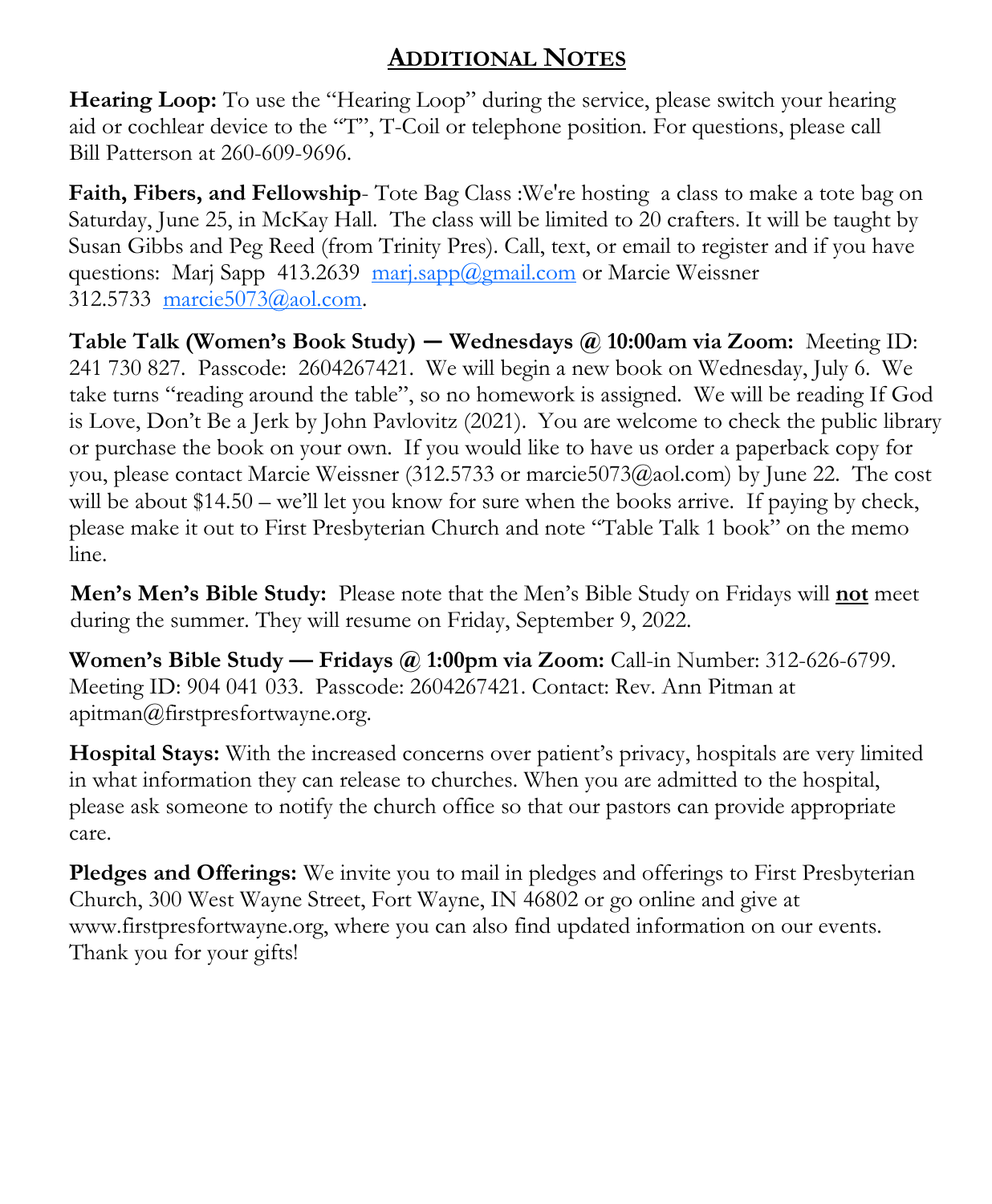## **CHURCH OFFICE HOURS**

**Monday-Thursday, 9:00am — 5:00pm Friday, 9:00am — 12:00pm Phone:** 260-426-7421, *press 5 for the Staff Directory*

Visit our **website**: www.firstpresfortwayne.org **Watch the livestream of our worship services each Sunday by going to our Webpage or Facebook page**. For sermons, go to the **Resources** link, select **Sermons**

Like us on **Facebook**: www.facebook.com/firstpresfortwayne Follow us on **Instagram**: firstpres\_ftw

**To Submit both Announcements and E-news Material:**  Email Jiin Jung, jjung@firstpresfortwayne.org

One License A-708176 for print, streaming and podcast. Glory to God: The Presbyterian Hymnal Online.

#### **THE SESSION**

Moderator: Rev. Dr. Anne B. Epling Clergy: Rev. Dr. Youngsoo An Treasurer: Steve Weissner Clerk of Session: Luci Foltz Assistant Clerk: Sally Swihart

| <b>CLASS OF 2023</b> | <b>CLASS OF 2024</b> | <b>CLASS OF 2025</b> |
|----------------------|----------------------|----------------------|
| Nancy Bradtmiller    | Dick Florea          | Vemell Fettig        |
| <b>Bob Doerr</b>     | Terri Lindvall       | Ron Kohart           |
| Carolyn Krebs        | Judy Mettler         | Marj Sapp            |
| YuCha Riley          | Heidi Schulenberg    | Tom Swihart          |
| Mike Shim            | Jai Son Wyss         | Steve Weissner       |
|                      |                      |                      |